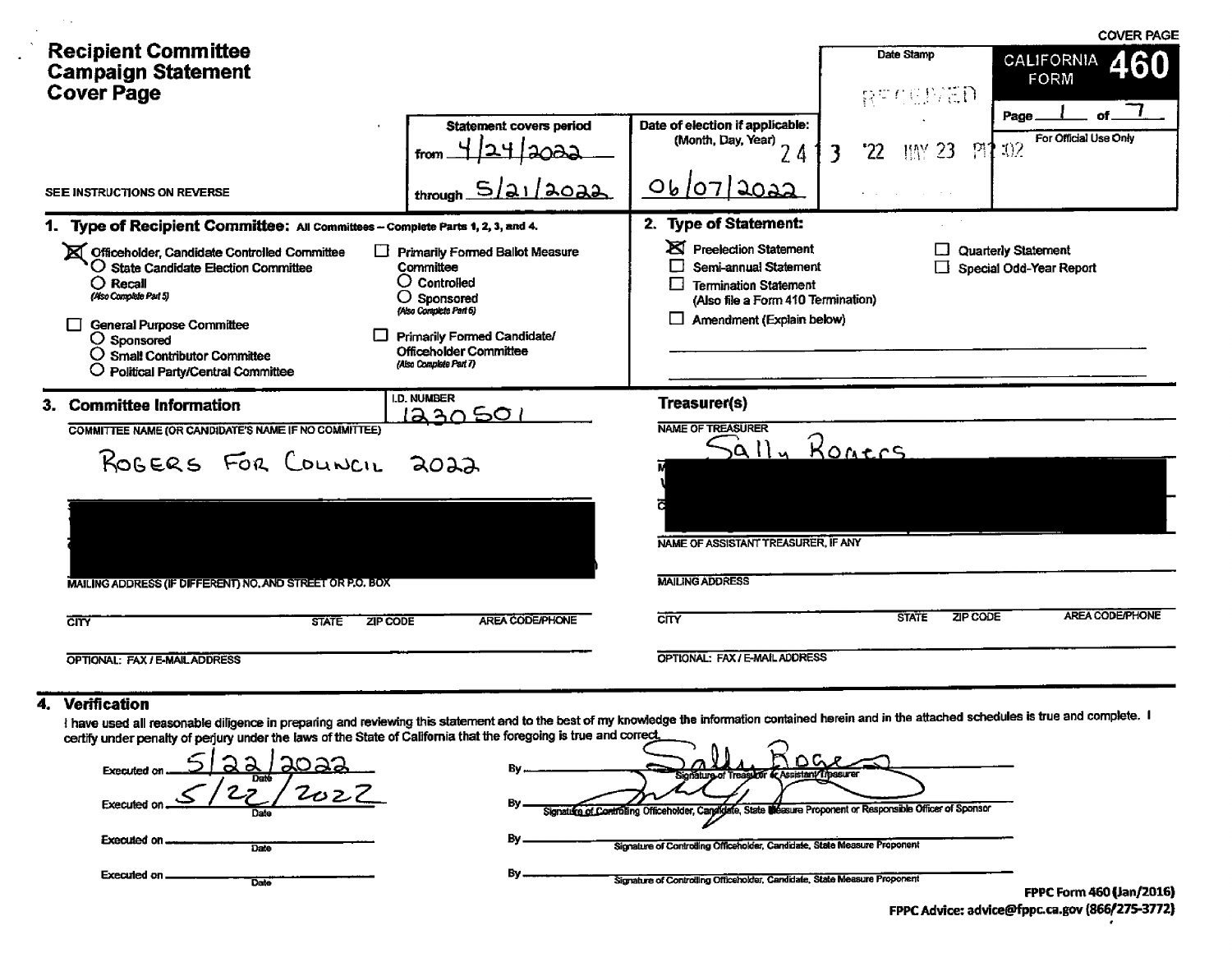### Recipient Committee **CALIFORNIA**<br>California California California California California California California California California California<br>California California California California California California California Ca **Campaign Statement** FORM **FORM** Cover Page -- Part 2

## 5. Officeholder or Candidate Controlled Committee S. Primarily Formed Ballot Measure Committee

NAME OF OFFICEHOLDER OR CANDIDATE DDD KOGERS OFFICE SOUGHT OR HELD (INCLUDE LOCATION AND DISTRICT NUMBER IF APPLICABLE) akewood Ntmbtr  $D$ un $r_A$ RESIDENTIAL/BUSINESS ADDRESS (NO. AND STREET) CITY 5TATE ZIP

Related Committees Not Included in this Statement: Listanycommittaos not included in this statement that are controlled by you or are primarily formed to receive  $\overline{O}$ contributions or make expenditures on behalf of your candidacy.

| <b>I.D. NUMBER</b>                                         |                                                                                                 |                       |                                                                                                                                                                                               |
|------------------------------------------------------------|-------------------------------------------------------------------------------------------------|-----------------------|-----------------------------------------------------------------------------------------------------------------------------------------------------------------------------------------------|
| <b>CONTROLLED COMMITTEE?</b><br>$\square$ NO<br>$\Box$ YES | NAME OF OFFICEHOLDER OR CANDIDATE                                                               | OFFICE SOUGHT OR HELD | $\prod$ support                                                                                                                                                                               |
| <b>AREA CODE/PHONE</b><br><b>ZIP CODE</b><br><b>STATE</b>  | NAME OF OFFICEHOLDER OR CANDIDATE                                                               | OFFICE SOUGHT OR HELD | $\Box$ OPPOSE<br>$\Box$ SUPPORT                                                                                                                                                               |
| <b>I.D. NUMBER</b>                                         | NAME OF OFFICEHOLDER OR CANDIDATE                                                               | OFFICE SOUGHT OR HELD | $\Box$ OPPOSE<br>$\Box$ SUPPORT<br>$\square$ OPPOSE                                                                                                                                           |
| <b>CONTROLLED COMMITTEE?</b><br>$\square$ NO<br>$\Box$ YES | NAME OF OFFICEHOLDER OR CANDIDATE                                                               | OFFICE SOUGHT OR HELD | $\Box$ support<br>$\Box$ OPPOSE                                                                                                                                                               |
| <b>AREA CODE/PHONE</b>                                     |                                                                                                 |                       |                                                                                                                                                                                               |
|                                                            | STREET ADDRESS (NO P.O. BOX)<br>STREET ADDRESS (NO P.O. BOX)<br><b>ZIP CODE</b><br><b>STATE</b> |                       | 7. Primarily Formed Candidate/Officeholder Committee Listnames of<br>officeholder(s) or candidate(s) for which this committee is primarily formed.<br>Attach continuation sheets if necessary |



| BALLOT NO. OR LETTER | <b>JURISDICTION</b> | <b>SUPPORT</b><br><b>OPPOSE</b> |
|----------------------|---------------------|---------------------------------|
|                      |                     | ----                            |

Identify the controlling officeholder, candidate, or state measure proponent, if any.

NAME OF OFFICEHOLDER, CANDIDATE, OR PROPONENT

| FFICE SOUGHT OR HELD | DISTRICT NO. IF ANY |
|----------------------|---------------------|
|                      |                     |
|                      |                     |

| YES<br>NU.                                      | NAME OF OFFICEHOLDER OR CANDIDATE | <b>OFFICE SOUGHT OR HELD</b> | <b>SUPPORT</b><br><b>OPPOSE</b><br>l 1 |
|-------------------------------------------------|-----------------------------------|------------------------------|----------------------------------------|
| <b>AREA CODE/PHONE</b>                          | NAME OF OFFICEHOLDER OR CANDIDATE | OFFICE SOUGHT OR HELD        | <b>□ SUPPORT</b><br>OPPOSE             |
| <b>JMBER</b>                                    | NAME OF OFFICEHOLDER OR CANDIDATE | OFFICE SOUGHT OR HELD        | <b>N</b> SUPPORT<br><b>N</b> OPPOSE    |
| <b>ROLLED COMMITTEE?</b><br>Г! но<br><b>YES</b> | NAME OF OFFICEHOLDER OR CANDIDATE | OFFICE SOUGHT OR HELD        | <b>SUPPORT</b><br><b>NOPPOSE</b>       |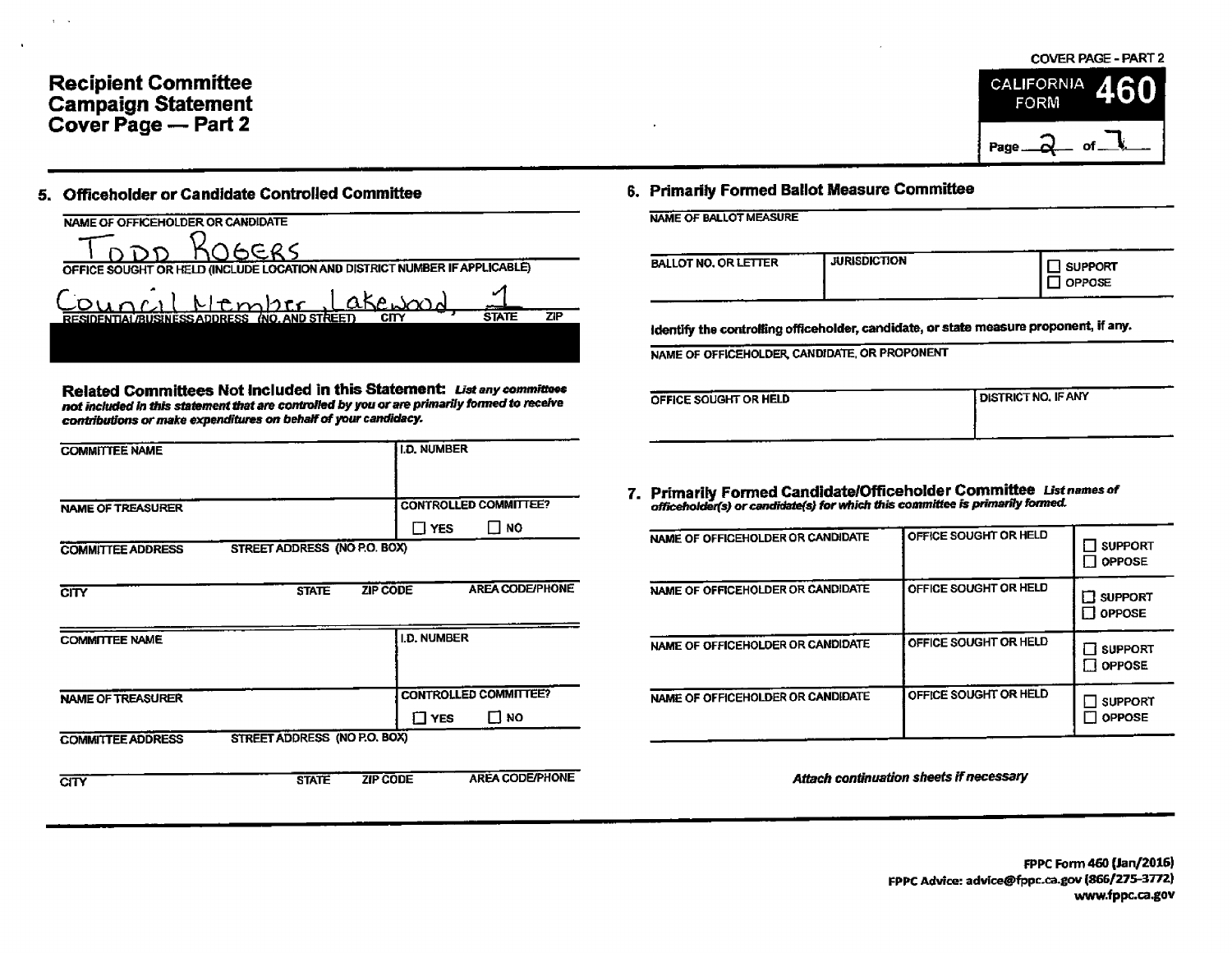|                                                                                                                                                          | Amounts may be rounded                                                               |                                                                                                                                                                                                                                                                                                                                                                                    |                                                           | <b>SUMMARY PAGE</b>                                                                                                                             |
|----------------------------------------------------------------------------------------------------------------------------------------------------------|--------------------------------------------------------------------------------------|------------------------------------------------------------------------------------------------------------------------------------------------------------------------------------------------------------------------------------------------------------------------------------------------------------------------------------------------------------------------------------|-----------------------------------------------------------|-------------------------------------------------------------------------------------------------------------------------------------------------|
| <b>Campaign Disclosure Statement</b><br><b>Summary Page</b>                                                                                              | to whole dollars.                                                                    |                                                                                                                                                                                                                                                                                                                                                                                    | Statement covers period<br>4 lay laoaa<br>from.           | <b>CALIFORNIA</b><br>460<br><b>FORM</b>                                                                                                         |
| SEE INSTRUCTIONS ON REVERSE<br>NAME OF FILER<br><u> KOGERS FOR COUNCIL 2022</u>                                                                          |                                                                                      |                                                                                                                                                                                                                                                                                                                                                                                    | $t$ hrough $5/21/3022$                                    | $Page_3$<br><b>I.D. NUMBER</b><br>230501                                                                                                        |
| <b>Contributions Received</b>                                                                                                                            | <b>Column A</b><br>TOTAL THIS PERIOD<br>(FROM ATTACHED SCHEDULES)                    | Column B<br><b>CALENDAR YEAR</b><br>TOTAL TO DATE                                                                                                                                                                                                                                                                                                                                  | <b>General Elections</b>                                  | <b>Calendar Year Summary for Candidates</b><br>Running in Both the State Primary and                                                            |
| 2.<br>3.                                                                                                                                                 | 6088.00<br>s<br>Ø<br><u>6088.00</u> \$<br>S<br>$\alpha$<br>6088.00 s                 |                                                                                                                                                                                                                                                                                                                                                                                    | 20. Contributions<br>Received<br>21. Expenditures<br>Made | 7/1 to Date<br>1/1 through 6/30                                                                                                                 |
| <b>Expenditures Made</b><br>6.<br>8.<br>9.                                                                                                               | <u>4420.53</u><br>£.<br>Ø<br>$4420.53$ $\sqrt{3}$<br>Ø<br>$\alpha$<br><u>4420.53</u> | $\mathbf{r}$<br><u> 1990 - Jan Jawa Barat, masjid a</u>                                                                                                                                                                                                                                                                                                                            | <b>Candidates</b><br>Date of Election<br>(mm/dd/yy)       | <b>Expenditure Limit Summary for State</b><br>22. Cumulative Expenditures Made*<br>(If Subject to Voluntary Expenditure Limit)<br>Total to Date |
| <b>Current Cash Statement</b><br>12. Beginning Cash Balance  Previous Summary Page, Line 16<br>If this is a termination statement, Line 16 must be zero. | <u>\$6407,19</u><br><u>6088.00</u><br>Ø<br><u>44an 53</u><br><u>8074.66</u>          | To calculate Column B.<br>add amounts in Column<br>A to the corresponding<br>amounts from Column B<br>of your last report. Some<br>amounts in Column A may<br>be negative figures that<br>should be subtracted from<br>previous period amounts. If<br>this is the first report being<br>filed for this calendar year,<br>only carry over the amounts<br>from Lines 2, 7, and 9 (if | reported in Column B.                                     | *Amounts in this section may be different from amounts                                                                                          |
| <b>Cash Equivalents and Outstanding Debts</b>                                                                                                            |                                                                                      | any).                                                                                                                                                                                                                                                                                                                                                                              |                                                           | FPPC Form 460 (Jan/2016)<br>FPPC Advice: advice@fppc.ca.gov (866/275-3772)<br>www.fppc.ca.gov                                                   |

 $\mathcal{L}^{\mathcal{L}}(\mathcal{L}^{\mathcal{L}})$  and  $\mathcal{L}^{\mathcal{L}}(\mathcal{L}^{\mathcal{L}})$  . As in the  $\mathcal{L}^{\mathcal{L}}(\mathcal{L}^{\mathcal{L}})$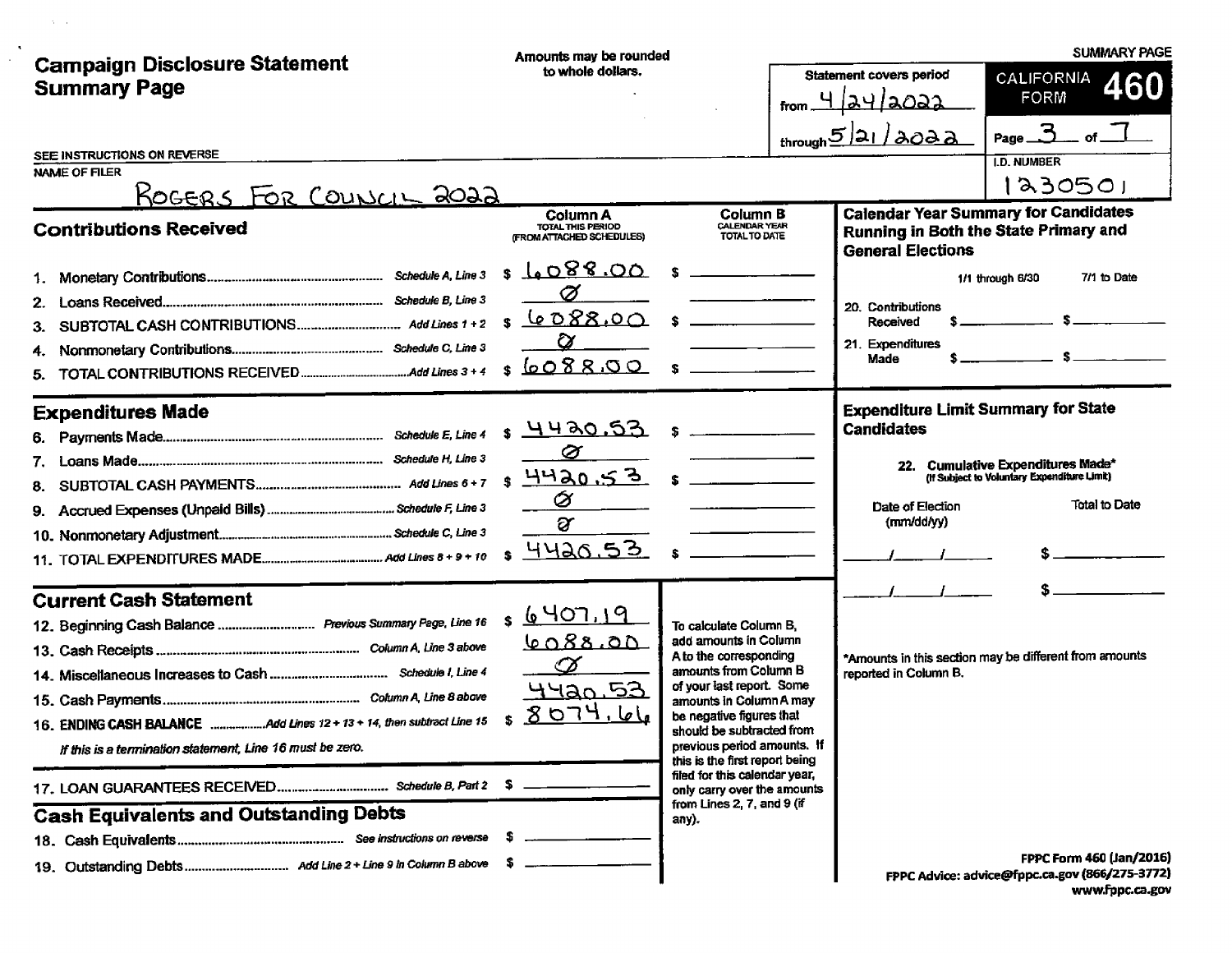| <b>Schedule A</b>       |                                                                                                                                                       |                                                                                  | Amounts may be rounded                                                                              |                                                        |                                                                         |                                                                 | <b>SCHEDULE A</b>                                                                                                                     |
|-------------------------|-------------------------------------------------------------------------------------------------------------------------------------------------------|----------------------------------------------------------------------------------|-----------------------------------------------------------------------------------------------------|--------------------------------------------------------|-------------------------------------------------------------------------|-----------------------------------------------------------------|---------------------------------------------------------------------------------------------------------------------------------------|
|                         | <b>Monetary Contributions Received</b>                                                                                                                |                                                                                  | to whole dollars.                                                                                   | <b>Statement covers period</b><br>from 4 24 2022       |                                                                         | 460<br><b>CALIFORNIA</b><br>FORM                                |                                                                                                                                       |
|                         |                                                                                                                                                       |                                                                                  |                                                                                                     | through $5 31 300$                                     |                                                                         |                                                                 | Page $\frac{4}{1}$                                                                                                                    |
| NAME OF FILER           | SEE INSTRUCTIONS ON REVERSE                                                                                                                           |                                                                                  |                                                                                                     |                                                        |                                                                         |                                                                 | <b>LD. NUMBER</b>                                                                                                                     |
|                         | ROGERS FOR COUNCIL 2022                                                                                                                               |                                                                                  |                                                                                                     |                                                        |                                                                         |                                                                 | 1230501                                                                                                                               |
| DATE<br><b>RECEIVED</b> | FULL NAME, STREET ADDRESS AND ZIP CODE OF CONTRIBUTOR<br>(IF COMMITTEE, ALSO ENTER I.D. NUMBER)                                                       | <b>CONTRIBUTOR</b><br>CODE *                                                     | IF AN INDIVIDUAL, ENTER<br>OCCUPATION AND EMPLOYER<br>(IF SELF-EMPLOYED, ENTER NAME<br>OF BUSINESS) | <b>AMOUNT</b><br><b>RECEIVED THIS</b><br><b>PERIOD</b> | <b>CUMULATIVE TO DATE</b><br><b>CALENDAR YEAR</b><br>(JAN. 1 - DEC. 31) |                                                                 | PER ELECTION<br>TO DATE<br>(IF REQUIRED)                                                                                              |
| $\sqrt[4]{3}5/20$       | Ahmed Rafi                                                                                                                                            | <b>A</b> IND<br>$\square$ COM<br>$\square$ OTH<br>$\square$ PTY<br>$\square$ scc | Retired                                                                                             | ్రింం ని                                               |                                                                         |                                                                 |                                                                                                                                       |
| $\sqrt{4/38}/32$        | John Kelly                                                                                                                                            | <b>ZIND</b><br>$\Box$ COM<br>$\Box$ OTH<br>$\Box$ PTY<br>$\square$ scc           | Project.<br>SuperSoc<br>Dumarc .<br>corporation                                                     | 18100.00                                               |                                                                         |                                                                 |                                                                                                                                       |
| 4/28/22                 | Mark Dameron                                                                                                                                          | <b>EXIND</b><br>$\Box$ <sub>COM</sub><br>□отн<br>$\Box$ PTY<br>$\square$ scc     | Retired                                                                                             | 1000.00                                                |                                                                         |                                                                 |                                                                                                                                       |
| $\frac{1}{2}$           | Linda Stein                                                                                                                                           | <b>EXIND</b><br>$\Box$ COM<br>Ωотн<br>$\square$ PTY<br>$\square$ scc             | Retired                                                                                             | \$<br>1000,000                                         |                                                                         |                                                                 |                                                                                                                                       |
| $\overline{5/6}/22$     | BIZFED PAC #1305694<br>$Socramento, G.95814$                                                                                                          | $\Box$ IND<br><b>ELCOM</b><br>□отн<br>$\square$ PTY<br>$\square$ scc             |                                                                                                     | $1^{\frac{6}{9}}$ 500.00'                              |                                                                         |                                                                 |                                                                                                                                       |
|                         |                                                                                                                                                       |                                                                                  |                                                                                                     | SUBTOTAL \$ 2800.00                                    |                                                                         |                                                                 |                                                                                                                                       |
|                         | <b>Schedule A Summary</b><br>1. Amount received this period - itemized monetary contributions.                                                        |                                                                                  |                                                                                                     |                                                        |                                                                         | *Contributor Codes<br>IND – Individual<br>PTY - Political Party | <b>COM-Recipient Committee</b><br>(other than PTY or SCC)<br>OTH - Other (e.g., business entity)<br>SCC - Small Contributor Committee |
|                         | 3. Total monetary contributions received this period.<br>(Add Lines 1 and 2. Enter here and on the Summary Page, Column A, Line 1.)TOTAL \$ $6088.00$ |                                                                                  |                                                                                                     |                                                        |                                                                         |                                                                 | FPPC Form 460 (Jan/2016)<br>EDDC Advice: advice@fppc.ca.gov $(866/275-3772)$                                                          |

 $\sim 10^{11}$  km

**FPPC Advice: advice@rpp** www.fppc.ca.gov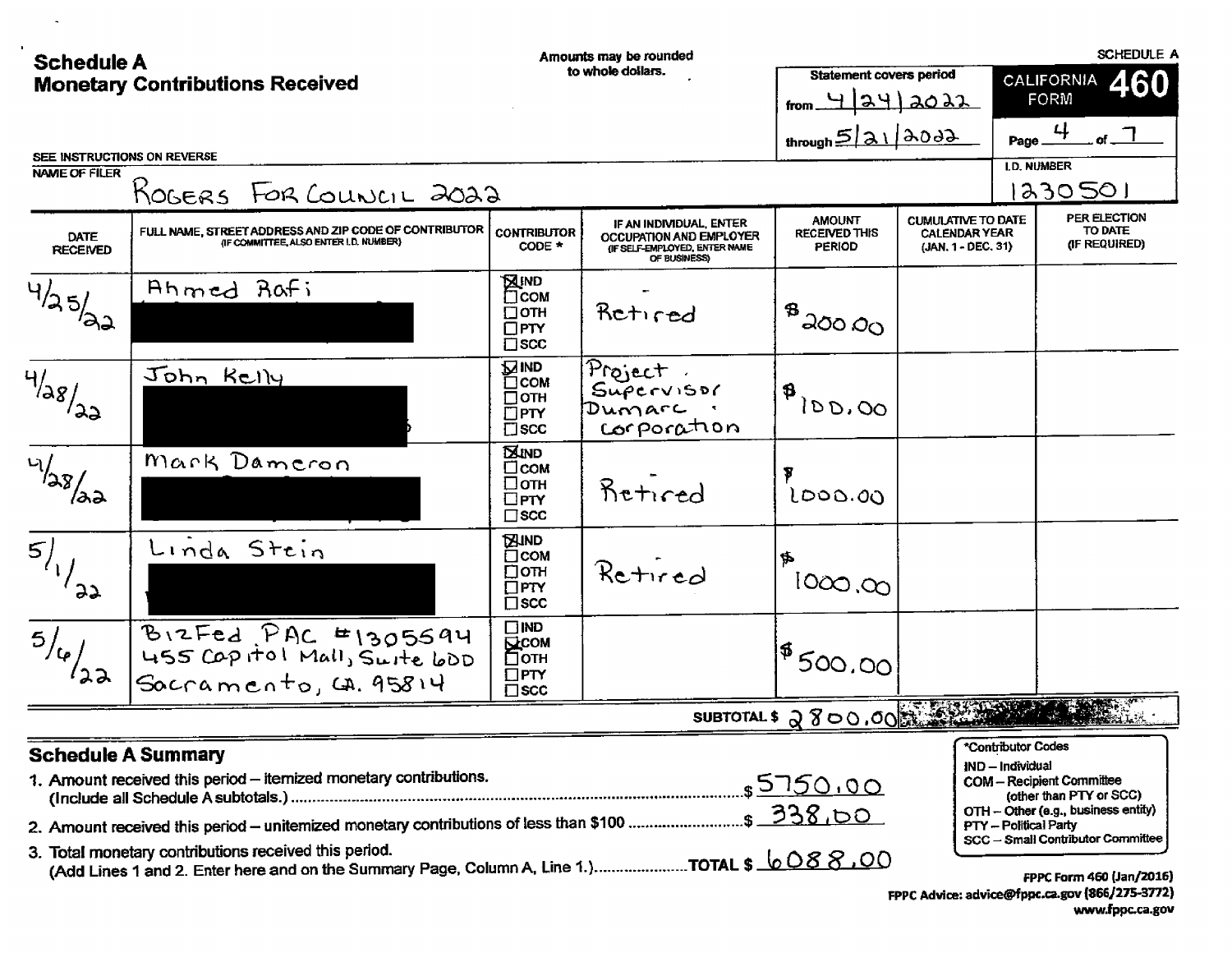|                                | <b>Schedule A (Continuation Sheet)</b><br><b>Monetary Contributions Received</b>                | Amounts may be rounded<br>to whole dollars.                               |                                                                                                     | <b>Statement covers period</b><br>from 4 24 2022 |                                                                         | SCHEDULE A (CONT.)<br><b>CALIFORNIA</b><br>460<br><b>FORM</b> |                                                                       |
|--------------------------------|-------------------------------------------------------------------------------------------------|---------------------------------------------------------------------------|-----------------------------------------------------------------------------------------------------|--------------------------------------------------|-------------------------------------------------------------------------|---------------------------------------------------------------|-----------------------------------------------------------------------|
| NAME OF FILER                  | ROGERS FOR COUNCIL 2022                                                                         |                                                                           |                                                                                                     | through $5/21/2022$                              |                                                                         |                                                               | Page $\overline{5}$ of $\overline{1}$<br><b>I.D. NUMBER</b><br>230501 |
| <b>DATE</b><br><b>RECEIVED</b> | FULL NAME, STREET ADDRESS AND ZIP CODE OF CONTRIBUTOR<br>(IF COMMITTEE, ALSO ENTER I.D. NUMBER) | <b>CONTRIBUTOR</b><br>$CODE$ <sup>*</sup>                                 | IF AN INDIVIDUAL, ENTER<br>OCCUPATION AND EMPLOYER<br>(IF SELF-EMPLOYED, ENTER NAME<br>OF BUSINESS) | <b>AMOUNT</b><br>RECEIVED THIS<br><b>PERIOD</b>  | <b>CUMULATIVE TO DATE</b><br><b>CALENDAR YEAR</b><br>(JAN. 1 - DEC. 31) |                                                               | <b>PER ELECTION</b><br>TO DATE<br>(IF REQUIRED)                       |
| 5/6/<br>2022                   | LA/OC Building TrodesCouncil<br>Ilale Beverly Blvd<br>$E$ 822024<br>Los Angeles, CA. 90026      | $\square$ IND<br>KICOM<br>$\square$ OTH<br>$\Box$ PTY<br>$\square$ scc    | $\mathbf{v}$                                                                                        | ി <sup>8</sup> 1000.00                           |                                                                         |                                                               |                                                                       |
| $\overline{5/8}$ 2022          | Brad Crichfield                                                                                 | <b>SAMD</b><br>$\Box$ COM<br>$\square$ OTH<br>$\Box$ PTY<br>$\square$ scc | Media Producer<br>Long Beach<br>City college                                                        | $\mathbf{F}^{(1)}$ 100.00                        |                                                                         |                                                               |                                                                       |
| 5/4<br>'2022'                  | Leon Broyssard III                                                                              | <b>XIND</b><br>$\Box$ COM<br>$\Box$ OTH<br>$\Box$ PTY<br>$\square$ scc    | Retwed                                                                                              | $1^{\circledR}$ 5လ.၀၀                            |                                                                         |                                                               |                                                                       |
| $\frac{2}{\sqrt{15}}$          | L.A.County Firefighters local 1014<br>3460 Fletcher Are.<br>$E1$ Monte, CA 91731 = 742008       | $\square$ IND<br><b>ECOM</b><br>□отн<br>$\Box$ PTY<br>$\square$ scc       |                                                                                                     | 500.00                                           |                                                                         |                                                               |                                                                       |
| $\frac{1}{5/5}$ $\frac{1}{20}$ | $LACPPOA$ $\rightarrow$ 470225<br>1121 L. Street, Suite 200<br>Sacramento, CA. 95814            | $\square$ IND<br><b>NCOW</b><br>∏отн<br>$\square$ PTY<br>$\square$ scc    |                                                                                                     | 18750.00                                         |                                                                         |                                                               |                                                                       |
|                                |                                                                                                 |                                                                           |                                                                                                     | SUBTOTAL \$ 2850,00                              |                                                                         |                                                               |                                                                       |

\*Contributor Codes IND - Individual COM - Recipient Committee<br>
(other than PTY or SCC)<br>
OTH - Other (e.g., business entity)<br>
PTY - Pofitical Party<br>
SCC - Small Contributor Committee

FPPC Form 460 (Jan/2016) FPPC Advice: advice@fppc.ca.gov (866/275-3772) www.fppc.ca.gov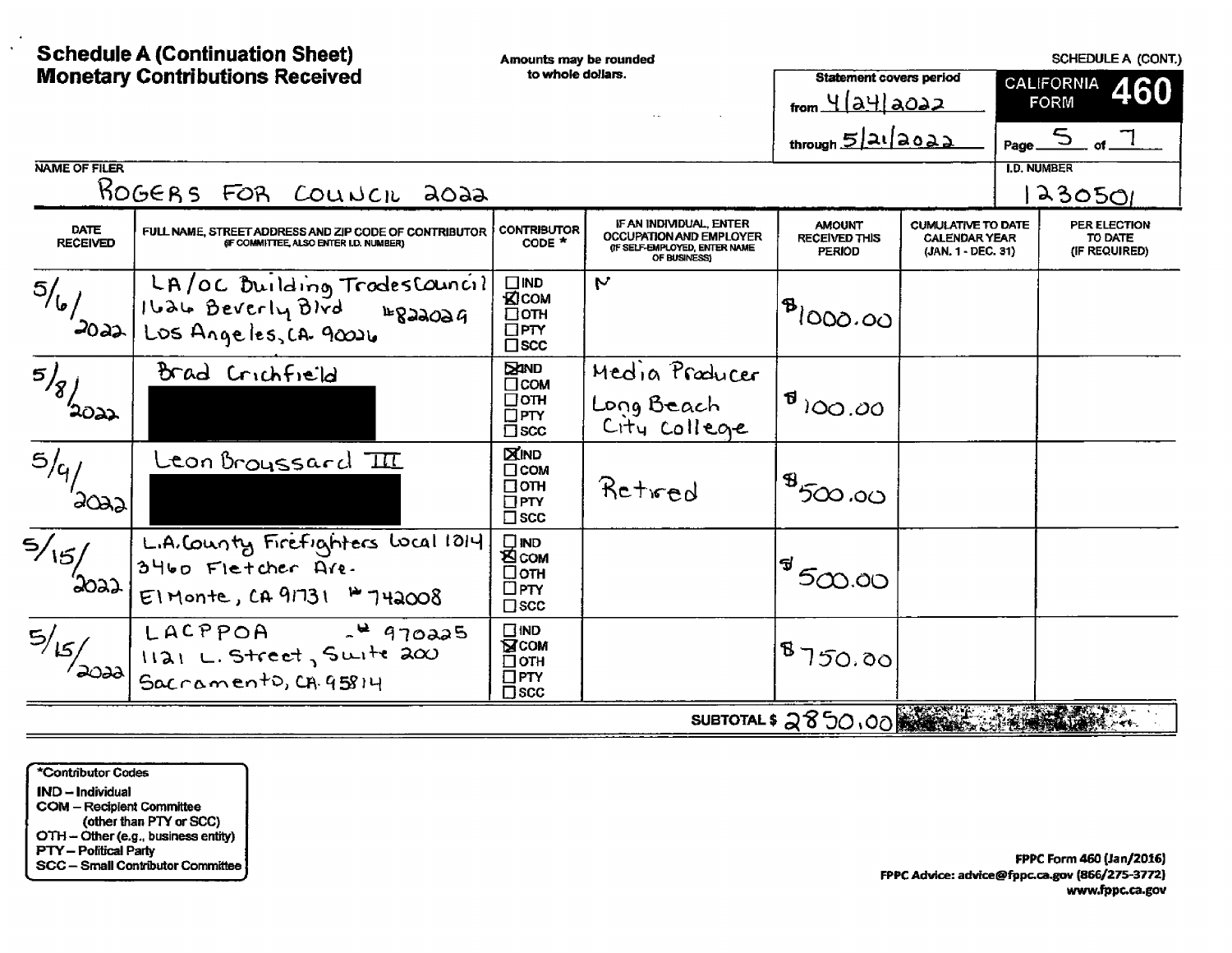| <b>Schedule A (Continuation Sheet)</b><br><b>Monetary Contributions Received</b> |                                                                                                           | Amounts may be rounded<br>to whole dollars.                           |                                                                                                             | <b>Statement covers period</b>                         |                                                                         |                    | <b>SCHEDULE A (CONT.)</b>                |
|----------------------------------------------------------------------------------|-----------------------------------------------------------------------------------------------------------|-----------------------------------------------------------------------|-------------------------------------------------------------------------------------------------------------|--------------------------------------------------------|-------------------------------------------------------------------------|--------------------|------------------------------------------|
|                                                                                  |                                                                                                           |                                                                       |                                                                                                             | <u>4 24 2022 </u><br>from.                             |                                                                         |                    | CALIFORNIA 460<br>FORM                   |
|                                                                                  |                                                                                                           |                                                                       |                                                                                                             | through                                                | 21/2022                                                                 | Page               | $4 - 5 - 1$                              |
| <b>NAME OF FILER</b>                                                             | POGERS FOR COUNCIL 2022                                                                                   |                                                                       |                                                                                                             |                                                        |                                                                         | <b>I.D. NUMBER</b> | 1230501                                  |
| <b>DATE</b><br><b>RECEIVED</b>                                                   | FULL NAME, STREET ADDRESS AND ZIP CODE OF<br><b>CONTRIBUTOR</b><br>(IF COMMITTEE, ALSO ENTER I,D. NUMBER) | <b>CONTRIBUTOR</b><br>CODE                                            | IF AN INDIVIDUAL, ENTER<br><b>OCCUPATION AND EMPLOYER</b><br>(IF SELF-EMPLOYED, ENTER NAME)<br>OF BUSINESS) | <b>AMOUNT</b><br><b>RECEIVED THIS</b><br><b>PERIOD</b> | <b>CUMULATIVE TO DATE</b><br><b>CALENDAR YEAR</b><br>(JAN. 1 - DEC. 31) |                    | PER ELECTION<br>TO DATE<br>(IF REQUIRED) |
| 5/18<br>೩೩                                                                       | Jill Rosenberg                                                                                            | <b>XIND</b><br>⊡сом<br>□отн<br>$\Box$ PTY<br>$\square$ scc            | Real Estate<br>Self Employed                                                                                | 14100.00                                               |                                                                         |                    |                                          |
|                                                                                  |                                                                                                           | $\Box$ IND<br>$\Box$ COM<br>□отн<br>$\Box$ PTY<br>$\square$ scc       |                                                                                                             |                                                        |                                                                         |                    |                                          |
|                                                                                  |                                                                                                           | $\square$ IND<br>$\Box$ COM<br>□отн<br>$\square$ PTY<br>$\square$ scc |                                                                                                             |                                                        |                                                                         |                    |                                          |
|                                                                                  |                                                                                                           | $\square$ IND<br>□сом<br>□отн<br>$\Box$ PTY<br>$\square$ scc          |                                                                                                             |                                                        |                                                                         |                    |                                          |
|                                                                                  |                                                                                                           | $\Box$ IND<br>Псом<br>⊔отн<br>$\Box$ PTY<br>$\square$ scc             |                                                                                                             |                                                        |                                                                         |                    |                                          |
|                                                                                  |                                                                                                           |                                                                       | <b>SUBTOTAL \$</b>                                                                                          | 100.00                                                 |                                                                         |                    |                                          |

\*Contributor Codes  $IND - Individual$ FRD - Franviolea<br>
COM - Recipient Committee<br>
(other than PTY or SCC)<br>
OTH - Other (e.g., business entity)<br>
FTY - Political Party<br>
SCC - Small Contributor Committee

 $\mathbf{A}$ 

FPPC Form 460 (Jan/2016)) FPPC Advice: advice@fppc.ca.gov (866/275-3772) www.fppc.ca.gov